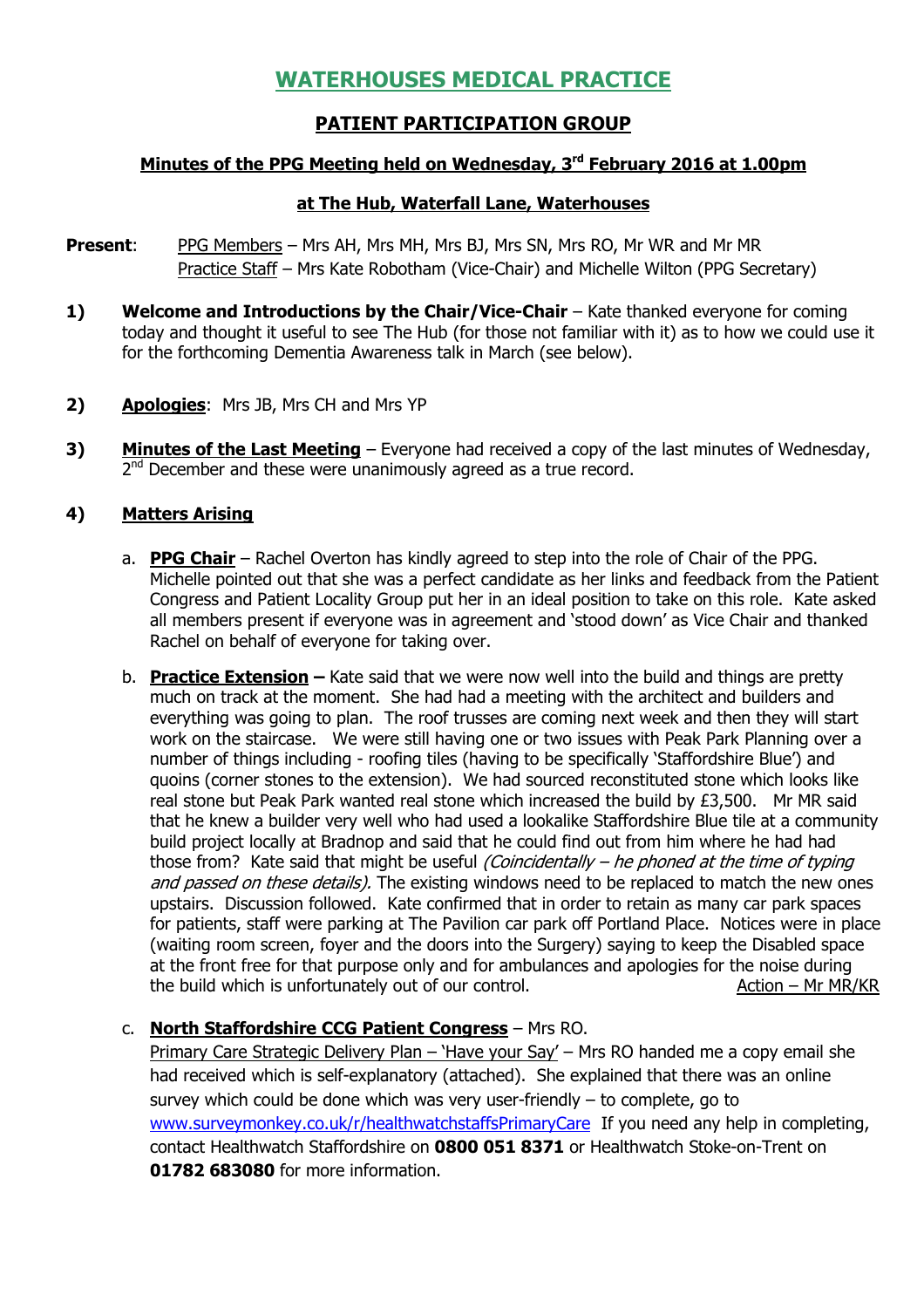Notable Date coming up in our area is on Tuesday,  $1<sup>st</sup>$  March 2016 at Churnet Room, Moorlands House, Stockwell Street, Leek, ST13 6HQ at 2.30pm-4.30pm. To book a place visit: http://bit.ly/PrimaryCareStrategyLeek

- d. Moorlands Rural and Werrington Patient Locality Group. Mrs RO kindly attends these meetings on our behalf and her input is extremely valuable and appreciated.
	- Cheadle Hospital She reported that UHNM were taking over a ward at Cheadle Hospital to accommodate the local population as an overspill from Stoke. The GP's from The Tardis Surgery in Cheadle were covering the GP-led care of patients there. Cheadle Hospital is going to be designated as a **Hub** for GP's in the Locality. Clinicians are now manning the phones again mainly for the 4% list, to provide nursing cover, visits to care homes etc.
	- Hearing Aid Provision Mrs RO explained that the new policy and quidelines for hearing aids was now in place for those with mild-moderate hearing loss.
	- Orthotics North Staffs Orthotics have now moved from The Haywood Hospital to Newcastle.
	- Mental Health It was generally felt that there was a need for easier access for children with mental health issues. Kate confirmed that this was an area, especially when a diagnosis of autism is involved, where there was a long wait from referral to actually being seen. Mrs BJ reported that there was a big move to improve the children's sector, however, she wondered if there could be better signposting for how to get in touch? We should have a Patient Hotline number on display (Michelle to check); it was confirmed that we have on the waiting room screen, the details for North Staffs Wellbeing and how to self-refer. Michelle confirmed that those patients with mental health issues usually had contact numbers of who to contact in a crisis – including those of their designated CPN and the Ashcombe Centre and The Harplands etc. Action – Michelle to check our resources
	- Haywood Hospital is now not open though the night and we wonder if any other Walk-In Centres have changed their hours? Centres have changed their hours?

## 5) Public Health Project – Dementia Awareness – Thursday,  $24<sup>th</sup>$  March 2016 at 1.00pm

As mentioned at the last meeting, and the importance of PPGs actively working with the Practice to develop a campaign to raise awareness and improve the health of the practice population, the PPG members unanimously agreed that our chosen area would be around Dementia and Dementia awareness.

Therefore, further to Mrs RO's suggestion from a Locality Group meeting she had attended, she has now booked a guest speaker on Dementia, Professor Nicky Edelstyn who is a Professor of Cognitive Neuro-Psychology and Rehabilitation at Keele University.

After consultation with Michelle and Sharon Walford, our CSA, a list of patients deemed appropriate to attend was compiled and invitations sent out. There was a reply slip attached and Michelle confirmed that replies are now coming in.

The Hub (Community Bungalow) has now been booked for Thursday, 24<sup>th</sup> March 2016 at 1.00pm. The talk will last for approximately 1 hour and PPG members will arrange refreshments at the end of the talk. Mrs RO confirmed that Professor Edelstyn has agreed to cover the following topics:-

## Memory and the Aging Brain

- a. What is our Episodic Memory? (including a quick test of our own episodic memories using word pairs!)
- b. Role of Hippocampus (part of the brain) in episodic memory.
- c. Effect of menopause on the memory.
- d. Simple explanation of physical changes in the brain which cause Alzheimer's.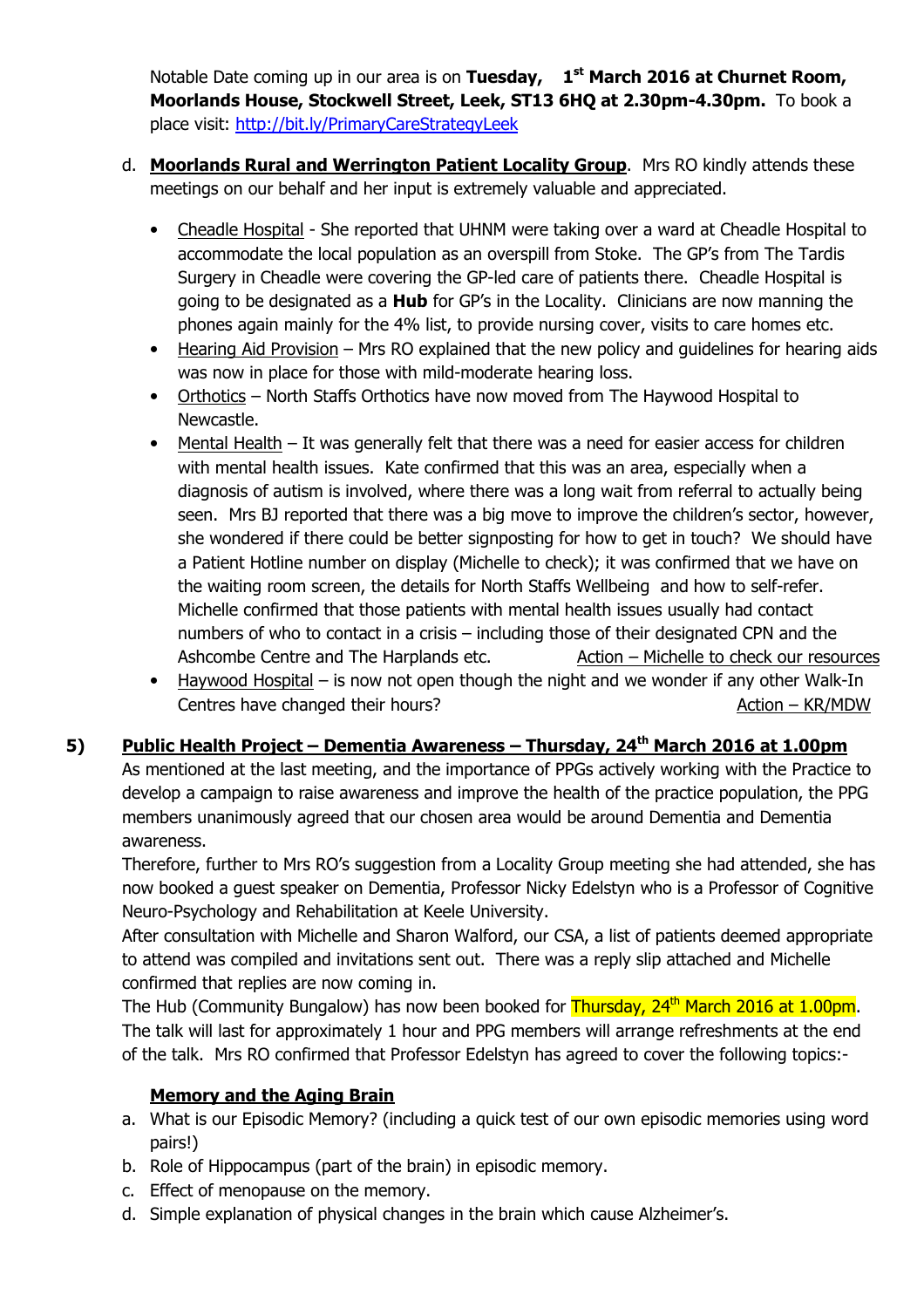- e. Possible new drug treatment.
- f. Possible causes of age-related memory lapses.
- g. How to maintain and improve your memory.

Kate confirmed that the Surgery will kindly provide the refreshments. Mrs AH, Mrs BJ and Mrs RO all agreed to help. It is anticipated that we can seat approximately 25 'theatre' style in The Hub and therefore numbers need to be restricted to those invited, PPG members and Clinicians from the Surgery who can attend. Michelle asked that all PPG members kindly let her know whether they will be attending or not. Action – Michelle/Mrs RO

Further to this, Michelle added that Tom Evans from University Hospital North Staffordshire has been in touch after being invited to do a Dementia Friends session for the those invited patients, staff and PPG members, at the Practice. A reply email from Claire Reader, Commissioning Support Officer Age Well Commissioning, People Services Directorate City of Stoke-on-Trent said the following:-

"Tom has said that, as well as this, you are interested, in conjunction with the PPG, in making your Practice more dementia friendly too, therefore, I wondered whether the following information may be of interest and helpful to you.

Just to give you a little background about the work we have been doing in Stoke. I began by doing some research around "what makes a GP practice dementia friendly", both in terms of what we are doing that is patient/carer specific, as well as environmental factors. I've developed a checklist based on my research, and it has been shared now with a few practices in Stoke-on-Trent that we have been in contact with. One of the practices had already got most of what we had recommended in place, but offered some constructive comments on the document, which I then amended accordingly. It is a document which we feel is likely to "evolve" as we go along, and a copy has been shared with Dr Sonnathi, the clinical lead for dementia across the city.

If, having looked at it, you feel we could add to/improve or need to amend in some way, please feel free to share your thoughts with me; as I said, I am expecting that we may need to review it as we go along. It is something that hopefully will help surgeries to ensure they are providing the best practice possible for those people living with dementia and their carers. I hope it may be helpful to you if you choose to use it.

Just to highlight, in respect of the environmental factors, the checklist refers to ideally having plain carpets, as patterns/swirls in carpets can sometimes affect the perception of those living with dementia. We do realise that there are massive costs involved in such tasks as changing carpets etc, so have included this for surgeries to bear in mind, if they are being redecorated/refurbished at some point in the future.

Ideally, to become fully dementia friendly, your practice could sign up to the Dementia Action Alliance (DAA), if this is something that you haven't done to date. I've attached some general information around dementia friendly communities which provides a bit more information on this and the following link will take you to the website - it is a straightforward process to follow. http://www.dementiaaction.org.uk/

If there is anything else that I can help you with, please don't hesitate to contact us, we will always try to help.

Good luck with the work you are doing around this sensitive and really important area of work."

Kate suggested that we go with the idea of having Tom at the end of Spring/beginning of Summer. Action – Kate/Mrs RO/Michelle

6) Any Other Business – Mrs SN spoke on behalf of herself and partner to say how when comparing our Surgery to those of her friends/neighbours, just how lucky they felt they were with the care and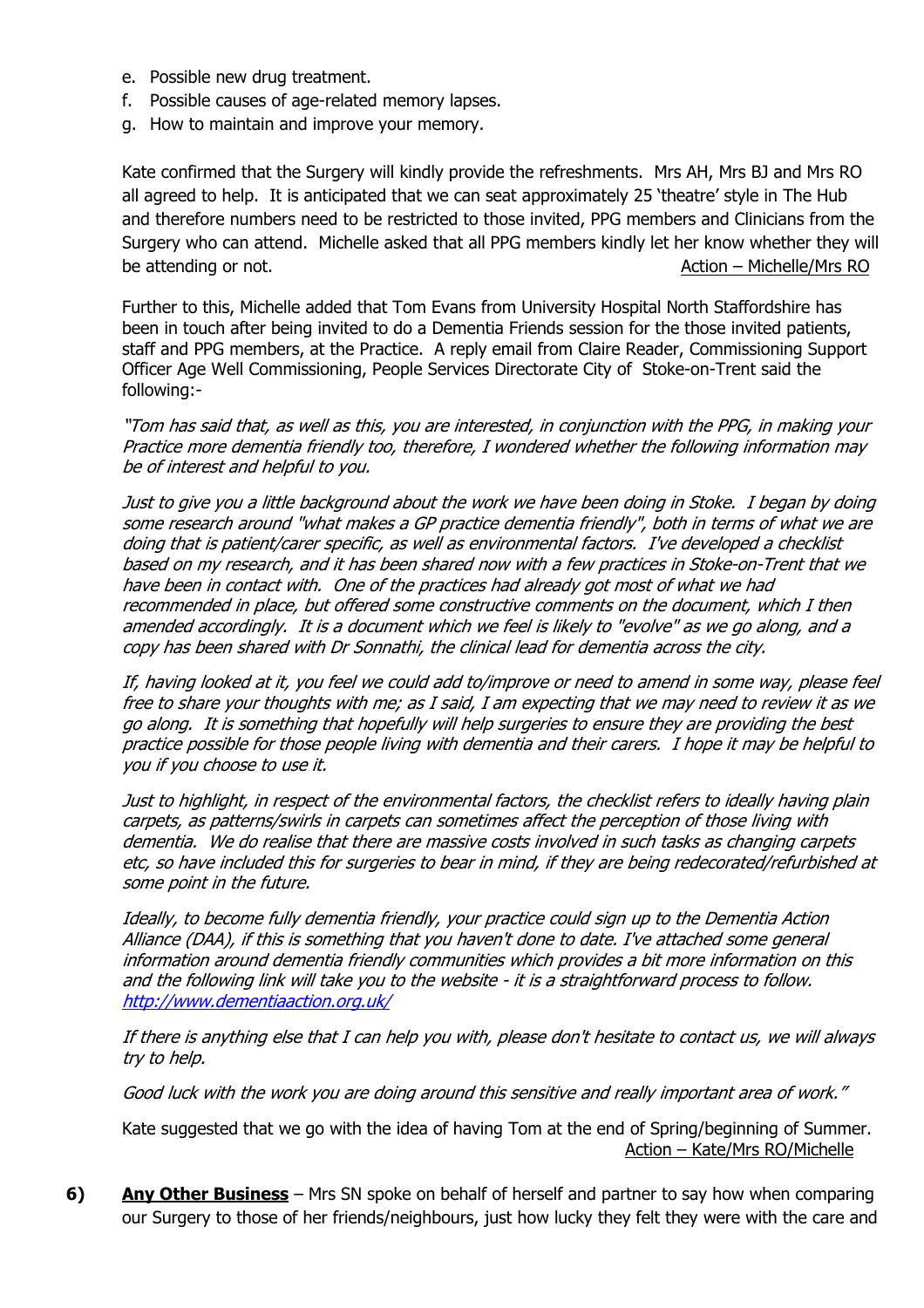services we provide. Kate thanked her for nice comments. Mrs SN also said that they have had a very good experience at Cardiology at UHNM, Royal Stoke. She said that the department was 100% improved and that her partner's care had been superb.

- a. **ST2/GP Registrar** Kate mentioned that Dr Mathew Benjamin's time here had now come to end and he was off to Paediatrics and Royal Stoke for his placement. He had enjoyed his time here very much, as did Dr Will Edwards before him. Unfortunately, however, we do not have a replacement for him at this time.
- b. **'Thank you'** Mrs BJ wanted us to pass on our thanks to the Receptionist concerned following a phone call to the Surgery. Her granddaughter was poorly and she states that the Receptionist, quite rightly, told them to go straight to A&E. She confirmed that this had been the correct thing to do as she had ended up on a drip and was quite poorly. She's now ok. Kate said that she would be happy to pass on this message to the Duty Receptionist involved. Action – Kate/Michelle
- c. **Dr Usha Tiguti** Kate announced that Dr Usha Tiguti is now on the Board of the Local Medical Council (LMC).
- d. **Other Meetings** Kate stated that Mrs JB had agreed to attend an Alton PPG Meeting and that Kate was just waiting to hear back from their Chair, Dorothy Clohesy, as to when the next meeting was. Further to the last minutes, one suggestion was that we have two meetings – one for Waterhouses PPG and one with a speaker where other patients are invited? This will happen with the Dementia Awareness Talk in March (see below). Mrs BJ advised that the CCG are not currently in 'the red' as expected and therefore good news.
- e. **PPG Meetng with Local MP** it was mentioned about our PPG having a meeting at some point with our MP, Mrs Karen Bradley for Staffordshire Moorlands. Kate thought this was a good idea and to think about it for the future.
- f. **Risk Stratification Exercise** Kate explained that this is a computer-based 'risk tool' and explained what it highlights. We are going to start looking into this and are currently awaiting the software. She explained that our Practice can be compared to others and shows detailed information as to where our 'big spends' lie, sometimes only pertaining to one patient but that one patient can be under a certain specialty and be seen on a very regular basis. Shows trends with other Practices and compares rural and small practices etc.
- g. Mrs RO mentioned that The Guardian is currently covering an in-depth analysis of what's going on in the NHS and says that it's very good.
- 7) Date of Next Meeting **WEDNESDAY, 18<sup>th</sup> May at The Surgery at 1.00pm.** This will give Kate the opportunity of giving those PPG members present a guided tour of the new build.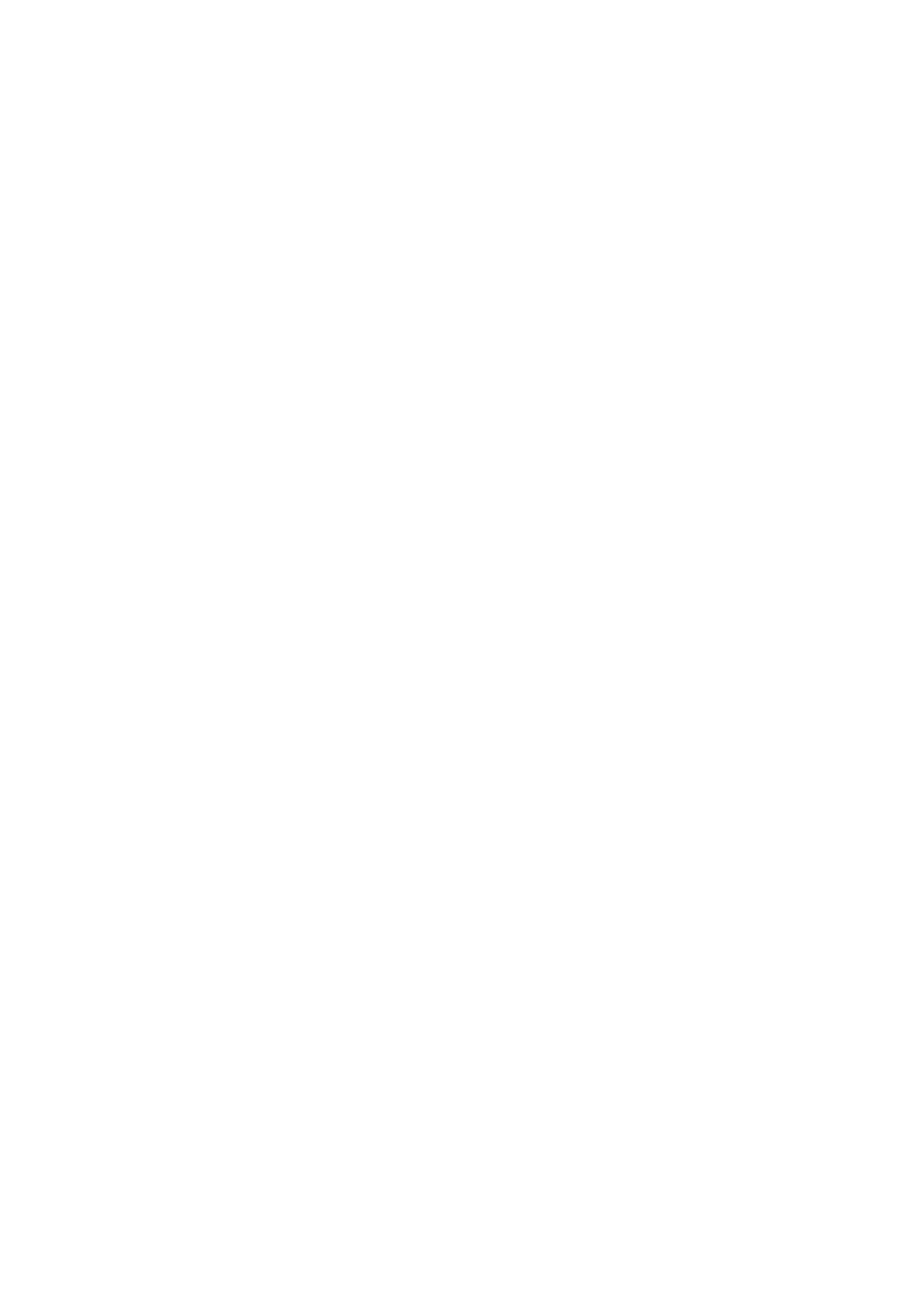## Primary Care Strategic Delivery Plan - A request for your help



As you may be aware the Stoke-on-Trent and North Staffordshire CCGs are currently developing our Northern Staffordshire Primary Care Strategy.

As part of the development of this strategy it is important that the views of our patients are sought. To help us with this we have asked Healthwatch Staffordshire and Healthwatch Stoke-on-Trent to assist us in supporting the widest possible engagement with our public and patients through an online survey and a series of events.

As part of this process we are writing to you to ask if you would be willing to be involved in participating in either the survey or attending events and letting us have your views.

Please see below to find out when and where the events will take place and how else you can ensure we hear your views.

If you would like any further information would you please contact Healthwatch Staffordshire on 0800 051 8371 or Healthwatch Stoke-on-Trent on 01782 683080.

### The NHS Primary Care services from your GP, Optician, Dentist and Pharmacy may be changing - Your chance to have Your say

Healthwatch Staffordshire in partnership with Healthwatch Stoke-on-Trent are holding six

(6) Primary Care Strategic Delivery Plan Engagement Events on behalf of North Staffordshire and Stoke-on-Trent Clinical Commissioning Groups (CCGs)